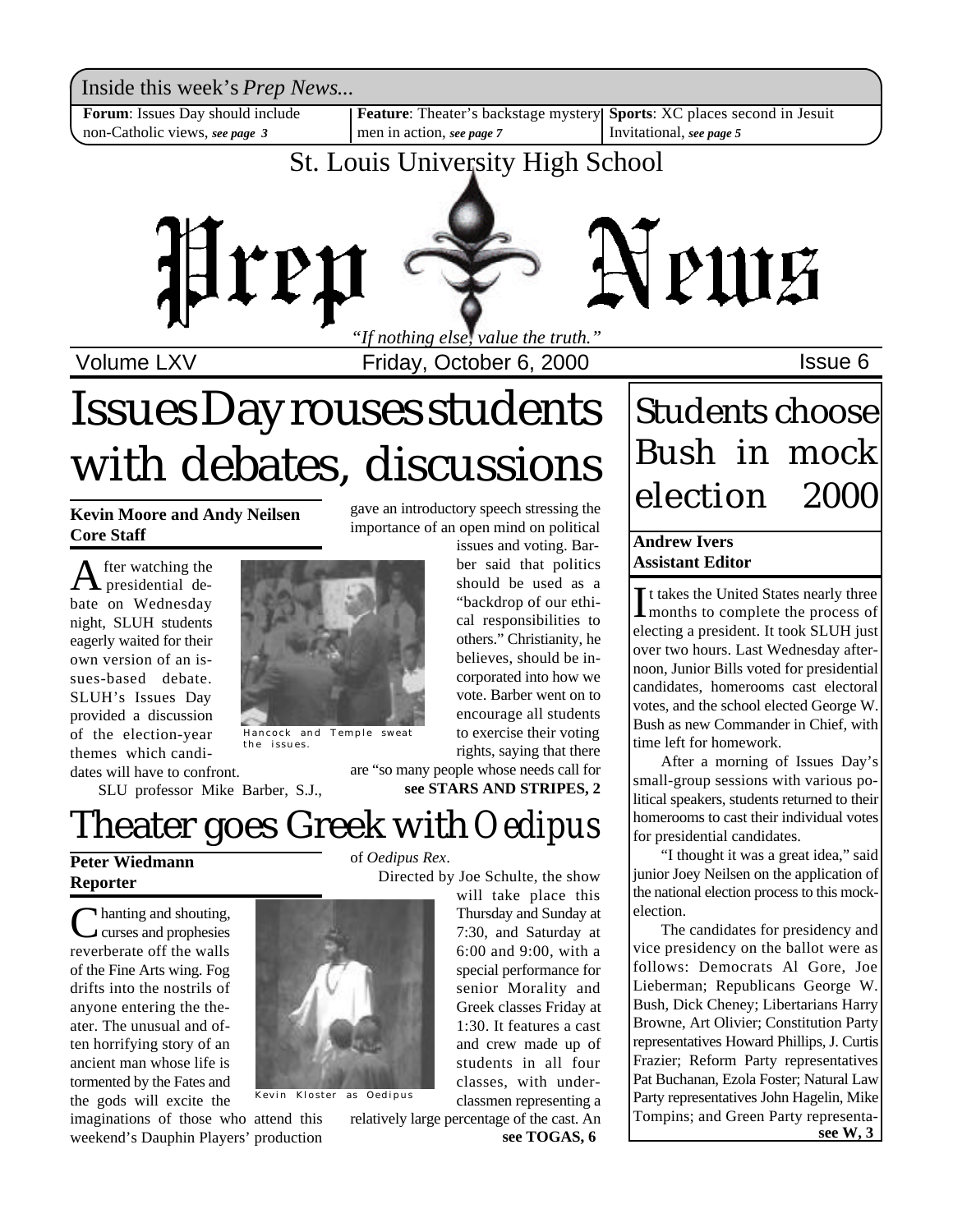### 2 **News** October 6, 2000 STARS AND STRIPES

#### (from 1)

a response from you."

After Barber's opening speech, students returned to classrooms around the school for the more specific small group presentations. Last month students ranked their choices for topics on a sheet with over twenty options.

Topics for these groups ranged from foreign policy to the state of homelessness in the United States. Presenters to the small groups tried to impart to the students a better understanding of the issue and give the students a perspective on how each candidate dealt with the particular topic.

Attorney Chet Pleban, who spoke about capital punishment, said he thinks the day provided "a wonderful opportunity to share ideas and opinions in a relaxed academic setting." One of the best aspects of having the small groups was that it "[allowed] us to mix practical experience and real issues with the academic community."

Since there were so many different topics, students' experiences differed; individual speakers had no preset format and some emphasized candidate stances on issues more than others.

"I was definitely disappointed (that) at some of the meetings I went to, the speakers didn't talk about candidates' positions on any of the subjects," said junior John Moramarco.

Many students did not share Moramarco's reaction. Sophomore Tom Queathem commented, "Issues Day went really well. It taught us a lot about the electoral system. I also thought the (small group format) where we learned about specific issues and what candidates thought about them was really good."

Even groups with the same labels provided different points of view on their issues. One genetic engineering group had a speaker from Monsanto and another group had a speaker from Washington University's genome sequencing center. Other presenters gave more one-sided presentations, such as the gun control group that was headed by NRA board members.

Most groups accomplished their goal of presenting the issues accurately. One of the capital punishment groups, a favorite of those who attended, had a guest speaker who had a relative on death row, giving the students an idea of how capital punishment affects families. Even if students disagreed or disliked the material presented, it served at least to make everyone think about their issues, either confirming or questioning their beliefs.

Senior Pat Rosen said, "I really had

# OEC builds trail, sees Rams

#### **Drew Niermann Core Staff**

**L** ast Sunday there were more than<br>Rams on the playing field of the ast Sunday there were more than Trans World Dome; there were 30 Billikens from the U. High as well. As part of the Rams Community First program, the Outdoor Experience Club took part in a major service project, extending one of the St. Louis area mountain bike trails.

On Sunday, September 23, the OEC took part in the largest service project in its history. Over 25 SLUH volunteers

worked along with over 50 other volunteers from the St. Louis area. After the trail was completed the club took part in the ribbon-cutting ceremony, at which the OEC was commended for its service and dedication to the St. Louis County Parks. The OEC was also recognized by the Rams Community First program, which awarded the club several Rams tickets.

Last Sunday at the Dome, the Club was allowed onto the field to receive their award. After watching the team warm up, the club had its picture taken in recognition of their work.

been pro-Republican beforehand...but I was really interested in the arguments." Rosen said the day made him think about his viewpoint, but he said the day "strengthened [his viewpoint] a little bit."

Students appeared very enthusiastic about these discussion/presentations, and many responded and asked questions actively. After receiving their specific political issues backgrounds, students were ready to elect their candidates.

Upon returning to their homerooms, students were given a list of prospective candidates and began to vote. In the model of the electoral system of the United States, all votes for each homeroom would go to the candidate receiving the majority in that homeroom. Each class was given a certain number of electoral votes based on homeroom population.

The students then handed their votes in, and focused their attention on making campaign posters for the candidate that they elected. Each homeroom also agreed on a probing and insightful question to ask the two debaters later in the day. In the meantime, the entire school ventured down to the gym, where the debate between Democrat and Republican was about to begin.

Faculty and students ambled into the gym to patriotic fanfare provided by the SLUH pep band, eagerly awaiting the climax of all the day's education. The Republican party sent John Hancock, the head of Missouri's Republican party. The Democrats also sent their party's Missouri head, Roy Temple. The debate began in an orderly fashion, with homeroom representatives proceeding to the front to ask their questions. By and by, the candidates began to sense the rowdiness of the students emerging after a slow-paced day. The debate began to settle into a sort of contest as to who could make the sharpest quip at the other's expense, while still moderately sticking to the question.

Hancock and Temple left amid a flurry of cheers from both sides, the bottled excitement of the day finally released. After the masses calmed down, the homerooms announced their results with George Bush winning.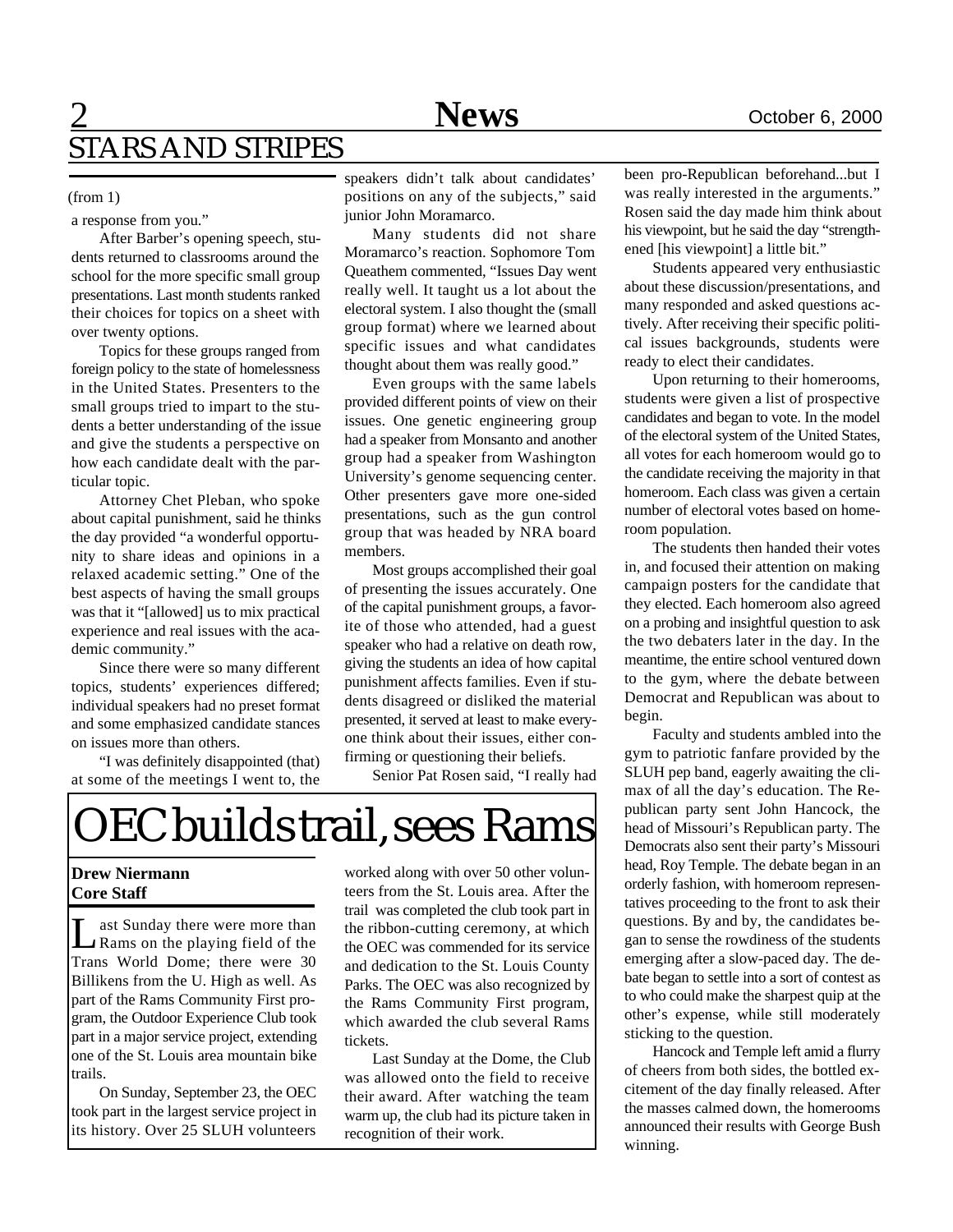### October 6, 2000 **Editorial** 3

ISSUES DAY

# Issues Day should include non-Catholic views

"Even if we reject another's claim, the fact that we consider it, the fact that we do not dismiss it as stupid, that we appraise the reasons given on its behalf, means that we pay respect to the person who makes the claim," said Fr. Mike Barber, the keynote speaker of Wednesday's Issues Day.

What a wonderful message. In this time of ridiculous voter apathy, few messages are more important to broadcast to the youth of America: think for yourself and consider all the facts, because your decision matters.

Which is why it's so unfortunate that the final format of Issues Day didn't entirely reflect Barber's inclusionary vision. Controversial issues such as abortion and capital punishment were presented to the student body, but only those speakers advocating the Catholic viewpoint were invited to speak.

Okay, so SLUH is a Catholic institution, and many would be understandably offended if, for example, a pro-choice speaker had been invited. But the uproar this invitation would inevitably cause stems from the same misunderstanding that brought about such hostility last year at the suggestion of a homosexuality discussion group. Openly discussing a particular viewpoint with which the majority disagrees is not the same as supporting that viewpoint. In fact, as Fr. Barber eloquently pointed out, discussing and respectfully considering both sides of an argument is the only real way to form an independent opinion about an issue.

So how can students be expected to think for themselves and form their own opinions if the only argument presented to them about controversial topics like abortion is the opinion, however valid, with which they've always been presented?

Issues Day was a wonderful idea and was certainly a huge success, judging by the excitement it stirred within the student body. The organizers should be applauded for having the courage to orchestrate such a radically different activity and for all their dedication to its planning.

But, as Fr. Barber warned, "As religious people, firmly committed to our values, we run the risk of pushing ahead with our religious or value agenda, imposing on others beliefs they do not freely endorse."

Only when SLUH recognizes this danger and respectfully considers views outside of its own will Issues Day truly live up to the enormous potential envisioned by Fr. Barber.

### LETTERS TO THE EDITOR STUCO plans to wrap up the first quarter in style

What's up Junior Bills? STUCO has a busy week in store for the U.High next week, so hold on to your desks, because you may be blown away (most likely not, though).

On Tuesday we've got the blood drive being held in part with the American Red Cross. It's a great cause for any Billikens age 17 and older, and if you donate your platelets, you get out of two periods. (Please do not give blood just to miss class, unless you have not read for your upcoming quiz.) See Greg Auffenberg, Shawn Henderson, Mr. Kesterson, or any STUCO member for details (except Keith Peterfeso).

Friday there is the annual Blue-White pep rally in preparation for our MCC football game versus DeSmet (SLUH-West). The celebrity guests include: Nelly, Kurt Warner, \*NSYNC, and Britney Spears. (Really, this time, they will be there).

So get ready for nothing but Shenanigans, Tom Foolery, and Ballyhoo "le prochaine semaine." (I think that means next week in French, but my Francais is pretty rusty).

Paddy Kelleher, STUCO Sports Commish

#### W

#### (from 1)

tives Ralph Nader, Winona La Duke.

The winner of each homeroom received all the electoral votes of the homeroom; homerooms were given 5, 10, 15, or 20 electoral votes based on population.

Some homerooms were swayed mainly one way or the other on the popular vote; others were very divided. Neilsen said the race in his homeroom, M218, was close between Bush and Nader, the eventual winner. Some hot topics in his room, he said, were student vouchers, capital punishment, and abortion.

After the voting, homerooms drew up questions to present to Democratic and Republican Party representatives at a question and answer session.

The SLUH community then assembled in the gym for the session between Missouri Republican Party Executive Director John Hancock, and the Missouri Democratic Party Executive Roy Temple.

American history teacher Jeff Harrison, S.J., one of the Issues Day organizers said the idea of the session was "to give the students as much information as possible."

He thought the representatives "expressed...the national parties very well, " and did nicely in showing the differences between party views.

**see JUNIOR, 6**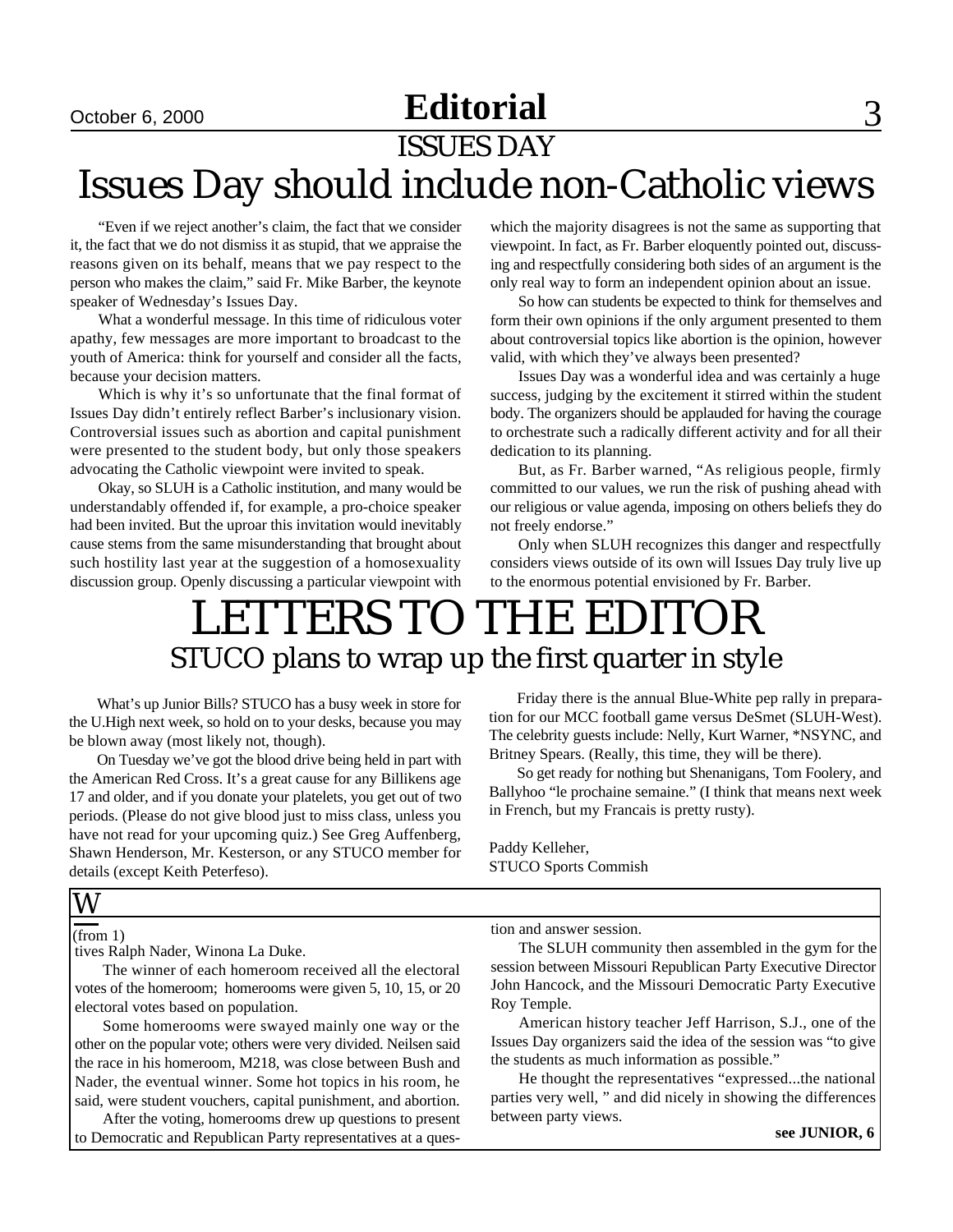

# 4 **News** October 6, 2000 **Sports** Cross Country runs away with second at first Jesuit Invitational

#### **Tom O'Brien Core Staff**

O n Saturday at Chaminade the SLUH cross country team ran in the first Midwest Jesuit Invitational. The event was a celebration of Jesuit identity and cross country running.

Coach Tom Sothers of DeSmet gave birth to the idea, which was first intended to be a tri-meet comprised of SLUH, DeSmet, and Rockhurst. However, with just a few phone calls the meet soon grew in size.

The festivities got underway at 4:00 with the varsity race. SLUH did well in a field of eight teams that included DeSmet, Marquette, Rockhurst, Dallas Jesuit, Houston Straake, Denver Regis, and New Orleans Jesuit.

In the varsity race, SLUH was led by Dave Godar through two miles, after which he reluctantly relinquished his lead to Tom O'Brien and Ryan Hatch. The varsity squad had five medalists in the race: Tom O'Brien (8th, 17:11), Ryan Hatch (10th, 17:14), Dan Leinaur (13th,17:23), David Godar (14th, 17:26), and Patrick Leinaur (24th, 17:38). Also running in the varsity race were Andy Skosky (34th,18:04) and

John Parr (40th, 18:17). These times were good enough for a second place finish behind DeSmet.

The junior varsity race got underway after the varsity race was finished. In the JV race, the field included

the same eight teams and finished with much of the same result. Led by Kyle Gonnerman, SLUH's JV finished second only to DeSmet in a stacked field.

ahead

Rounding out the scoring five were Pat Kim (7th,18:15), Geoff Stewart (10th, 18:20), Chris Crews (12th,18:30), and

Peter Schaefer (14th, 18:34).

The final race of the afternoon was the crosstown match between the SLUH and DeSmet freshman. SLUH soundly defeated DeSmet with a near perfect score of nineteen points. Led once again by Andrew Linhares (1st, 18:48) and John Oliver (2nd, 18:49) the freshmen squad turned in a huge race as a whole with eight runners under the 20-minute barrier. Rounding out the top five for SLUH were Brennan Connor (4th, 19:09), Joe Marincel (5th, 19:32), and Greg Kohler (7th, 19:46).

The day ended with a Mass at DeSmet, followed by an awards banquet in the DeSmet cafeteria.

Jim Becker of Rockhurst summed up the evening quite well, saying, "This is the coolest meet ever—and the food is great too."

During the awards ceremony there was a slide show followed by a speech by Sothers. He expressed his happiness with the proceedings of the night and said that he plans to hold the meet again next year.

# Polobills defeat DeSmet, improve to 10-2

#### **Jeff Dueker Core Staff**

A h, DeSmet. That "other" all-male<br>Jesuit high school. SLUH had the h, DeSmet. That "other" all-male privilege of playing its Jesuit brothers in water polo last Saturday, and DeSmet had the distinguished honor of being beaten badly by their "more equal" Jesuit brothers. It was in this spirit of love that SLUH spanked DeSmet 9-6, and any spectator could easily see the friendship in all of the holding, pushing, grabbing and sinking that the teams freely and frequently exchanged with each other. Needless to say, it was a rough game. No matter: SLUH won.

The Polobills' play in the first quarter was especially notable. The passes were

on target, the shots were well placed, and the drivers actually got the ball when they were open. After all was said and done in the first seven minutes, SLUH was on top 4-0. Senior Zach Hartwig put it best when he bellowed "Yeah, we played like a team!" shortly after the end of the first quarter.

Unfortunately, the varsity team's play slowly deteriorated after that, so much so that they allowed DeSmet to outscore them 6-5 in the rest of the game. Take away the first quarter, SLUH loses. And that's not good.

SLUH did not improve their level of play during the John Buroughs game last Monday. Fortunately, John Burroughs wasn't good enough to capitalize on SLUH's sloppiness, and the Jr. Bills ended up winning 10-2.

"Everything was sloppy: the passing, the shooting and the defense" said Coach Busenhart. The Polobills did win, but that kind of play will not cut it against quality teams like Country Day. So even in the midst of victory, the SLUH team is worried.

"This was not our best week," quipped Coach Baudendistel. The entire team seemed to feel the same way about the past week.

But it's not all bad, because the team has shown that they are capable of playing excellent polo.

"If we played like we did in the first quarter of the DeSmet game, nobody could beat us," prophesied Coach Busenhart. We shall see.

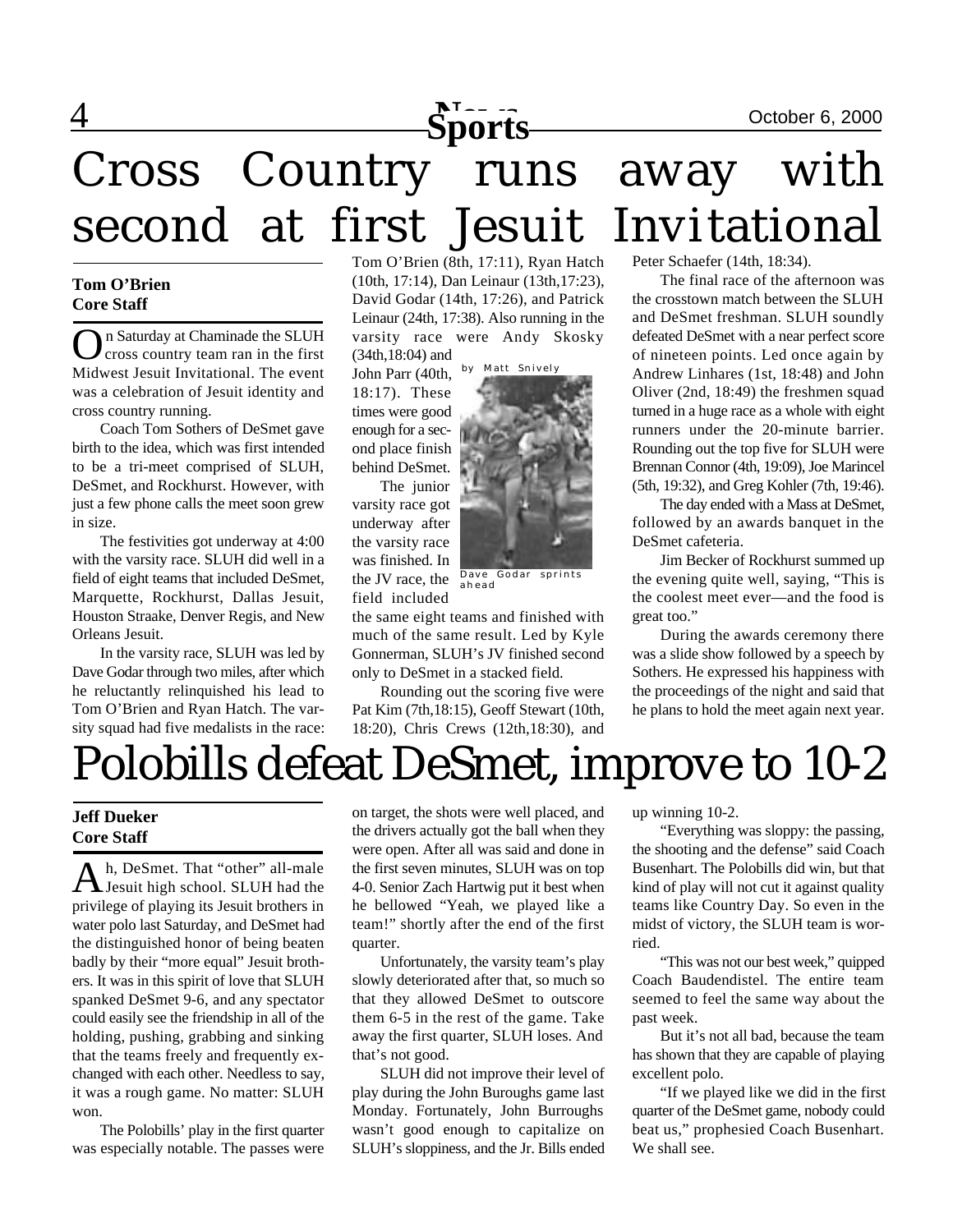

# Cross Country runs away with second at first Jesuit Invitational

#### **Tom O'Brien Core Staff**

O n Saturday at Chaminade the SLUH cross country team ran in the first Midwest Jesuit Invitational. The event was a celebration of Jesuit identity and cross country running.

Coach Tom Sothers of DeSmet gave birth to the idea, which was first intended to be a tri-meet comprised of SLUH, DeSmet, and Rockhurst. However, with just a few phone calls the meet soon grew in size.

The festivities got underway at 4:00 with the varsity race. SLUH did well in a field of eight teams that included DeSmet, Marquette, Rockhurst, Dallas Jesuit, Houston Straake, Denver Regis, and New Orleans Jesuit.

In the varsity race, SLUH was led by Dave Godar through two miles, after which he reluctantly relinquished his lead to Tom O'Brien and Ryan Hatch. The varsity squad had five medalists in the race: Tom O'Brien (8th, 17:11), Ryan Hatch (10th, 17:14), Dan Leinaur (13th,17:23), David Godar (14th, 17:26), and Patrick Leinaur (24th, 17:38). Also running in the varsity race were Andy Skosky (34th,18:04) and

John Parr (40th, 18:17). These times were good enough for a second place finish behind DeSmet.

The junior varsity race got underway after the varsity race was finished. In the JV race, the field included

the same eight teams and finished with much of the same result. Led by Kyle Gonnerman, SLUH's JV finished second only to DeSmet in a stacked field.

Rounding out the scoring five were Pat Kim (7th,18:15), Geoff Stewart (10th, 18:20), Chris Crews (12th,18:30), and

Peter Schaefer (14th, 18:34).

The final race of the afternoon was the crosstown match between the SLUH and DeSmet freshman. SLUH soundly defeated DeSmet with a near perfect score of nineteen points. Led once again by Andrew Linhares (1st, 18:48) and John Oliver (2nd, 18:49) the freshmen squad turned in a huge race as a whole with eight runners under the 20-minute barrier. Rounding out the top five for SLUH were Brennan Connor (4th, 19:09), Joe Marincel (5th, 19:32), and Greg Kohler (7th, 19:46).

The day ended with a Mass at DeSmet, followed by an awards banquet in the DeSmet cafeteria.

Jim Becker of Rockhurst summed up the evening quite well, saying, "This is the coolest meet ever—and the food is great too."

During the awards ceremony there was a slide show followed by a speech by Sothers. He expressed his happiness with the proceedings of the night and said that he plans to hold the meet again next year.

# Polobills defeat DeSmet, improve to 10-2

#### **Jeff Dueker Core Staff**

A h, DeSmet. That "other" all-male<br>Jesuit high school. SLUH had the h, DeSmet. That "other" all-male privilege of playing its Jesuit brothers in water polo last Saturday, and DeSmet had the distinguished honor of being beaten badly by their "more equal" Jesuit brothers. It was in this spirit of love that SLUH spanked DeSmet 9-6, and any spectator could easily see the friendship in all of the holding, pushing, grabbing and sinking that the teams freely and frequently exchanged with each other. Needless to say, it was a rough game. No matter: SLUH won.

The Polobills' play in the first quarter was especially notable. The passes were

on target, the shots were well placed, and the drivers actually got the ball when they were open. After all was said and done in the first seven minutes, SLUH was on top 4-0. Senior Zach Hartwig put it best when he bellowed "Yeah, we played like a team!" shortly after the end of the first quarter.

Unfortunately, the varsity team's play slowly deteriorated after that, so much so that they allowed DeSmet to outscore them 6-5 in the rest of the game. Take away the first quarter, SLUH loses. And that's not good.

SLUH did not improve their level of play during the John Buroughs game last Monday. Fortunately, John Burroughs wasn't good enough to capitalize on SLUH's sloppiness, and the Jr. Bills ended up winning 10-2.

"Everything was sloppy: the passing, the shooting and the defense" said Coach Busenhart. The Polobills did win, but that kind of play will not cut it against quality teams like Country Day. So even in the midst of victory, the SLUH team is worried.

"This was not our best week," quipped Coach Baudendistel. The entire team seemed to feel the same way about the past week.

But it's not all bad, because the team has shown that they are capable of playing excellent polo.

"If we played like we did in the first quarter of the DeSmet game, nobody could beat us," prophesied Coach Busenhart. We shall see.



ahead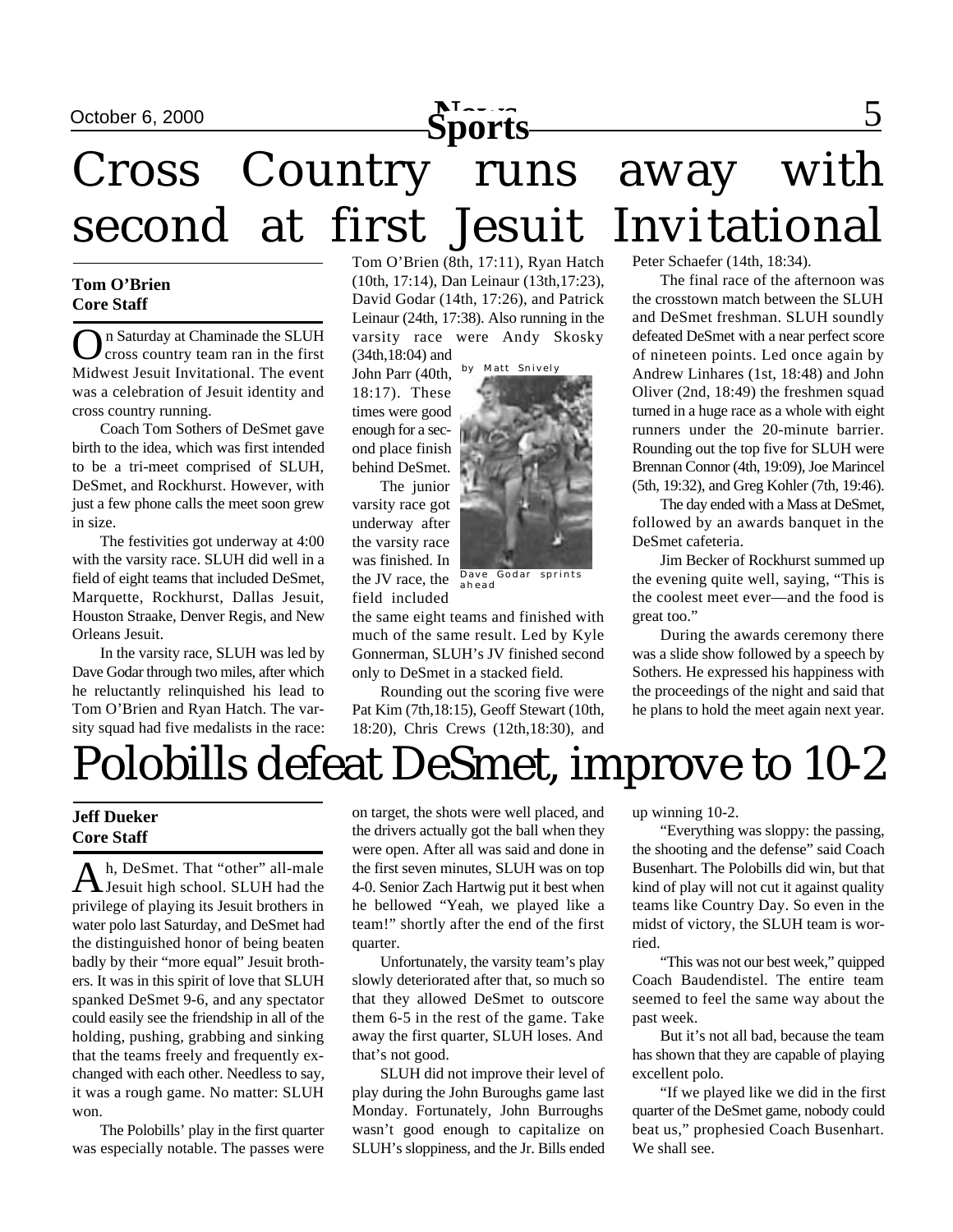### 6 **News** October 6, 2000 TOGAS

#### (from 1)

An archetypal Greek tragedy, the play is widely considered one of the best ever written.

Although Sophocles wrote *Oedipus Rex* thousands of years ago, with a different audience and different methods of production in mind, it has great relevance today, and not only Schulte and SLUH drama students hold this opinion. Schulte calls this "the year of Oedipus" because in July, a Greek theater company put on the play in the Colosseum, where it was originally performed. Coincidentally, a group in New York opened with *Oedipus* Thursday night, the same night the Dauphin Players' production opened.

Schulte made the decision to take on such a challenging work, an unusual selection for a high school production, for many reasons.

"The Greeks and the Greek plays have always fascinated me," Schulte says, "I first read *Oedipus* when I was here at SLUH, and I took Greek... . it is ideal for an all-male school."

Adds Schulte, "I love mysteries. There are many ways of looking at this show, and one is as a detective story. It has one of the most fascinating twists of any possible detective story."

There are several technical firsts in this production, including the scene shop's being incorporated into the set and the use of three-quarter round seating. The crew also uses two brand-new smoke machines that give the show an eerie atmosphere.

Senior Kevin Kloster plays Oedipus, who at the beginning of the play has deciphered the riddle of the sphinx to save Thebes and be crowned king, thereby replacing Laius, who had been murdered only a short time before. But the citizens of Thebes soon find that their gods have abandoned them.

Oedipus calls upon the help of his brother-in-law Creon, played by junior Alex Green, and the support of his wife, Jocasta, played Cor Jesu senior Laura Winkler, to find the source of the city's plight. Having returned from the prophetic oracle of Apollo, Creon tells Oedipus that the gods the people praise will give them relief only if the murderer of Laius is found and either banished or killed. As Oedipus searches for answers, he is reeled into an examination of his own past and finds that everything he thought was true is not.

Being a Greek play, *Oedipus* also features two choruses, led by junior Karl Gunther and senior Paul Balfe, that represent the citizens of Thebes and serves to inform the audience of actions that cannot take place on stage. In addition, the play has greatly benefitted from the devotion of stage manager Kevin McKernan and the insight of ASC faculty member Ken Ferrigni.

Senior Laura Winkler offers the interesting perspective of the only female in the cast, saying, "Being the only girl was a learning experience for me; it really showed how the Greeks felt about women, and how, in ancient Greece, all the power was in the hands of the men."

Those who think they know nothing about *Oedipus* will find in the play aspects of modern drama, the essence of tragedy, ideas that have dogged people for thousands of years, and a hero and king who, according to Kloster, "is more like them then they will at first realize; he is a normal man searching for straight answers."

Conversely, those who think they know the outline of Oedipus' story will find in *Oedipus Rex* ideas or connections they may not have noticed before. Many will recognize Oedipus' name from the work of Sigmund Freud, who used Oedipus' plight to describe a stage of development. The Greek director of the Coliosseum production uses Oedipus and Creon as models for politics throughout history, saying that Creon represents the public's ever-present illusion of its control of governmental affairs, while Oedipus represents a leader who holds the actual power. Psychology, politics, philosophy, honesty, betrayal, incest, and irony are only a few of the subjects Sophocles confronts in *Oedipus Rex*.

This weekend on the SLUH stage, Oedipus keeps his promise to "leave nothing undone. With God's help (he) will prove fortunate—or fall."

### JUNIOR

#### (from 3)

Harrison also was initally surprised that the questions were focused on national issues, and none were related to the race for governorship.

Junior Dante Henderson of M210 presented an interesting question to Temple, asking "Is money everything? Is the system (based on money) flawed? Does it serve the people?" Temple was very honest which "impressed" Neilsen and many others in audience.

After the session, the homerooms announced their electoral votes. The majority of freshman and junior homerooms cast votes for Bush; 2 sophomore homerooms voted Nader, 4 Gore, 5 Bush; 4 senior homerooms went Nader and 6 Bush; one fine arts homeroom voted Nader and the other Gore.

A total of 475 electoral votes were cast; at least 238 votes were needed to win. Nader received 96, Gore 127, and Bush—the winner—252.

Harrison remarked that he expected Bush to win; in 1992 and 1996, SLUH elected Republican candidates.

"I was surprised at the strength of Ralph Nader," he said. "I suspect a senior influence...(especially) in the freshmen homerooms."

Although some students did believe in their vote for Nader, many members of ther SLUH community attribute his success to the humorous endeavors of students.

Senior Ben Wiesehan elaborated on the lack of selemnity: "I would appreciate it more if more people took the vote a little more seriously because...I can surmise that a lot of the people who voted for the Green Party voted without a sense of...what the [party's] platform was."

Conventionbills even appeared on the front page of Thursday's *Post-Dispatch*.

"The system [SLUH] used helped to demonstrate the system our country uses," Neilsen concluded. "I found it interesting...I know a lot more now about the presidential race than I did [Tuesday]."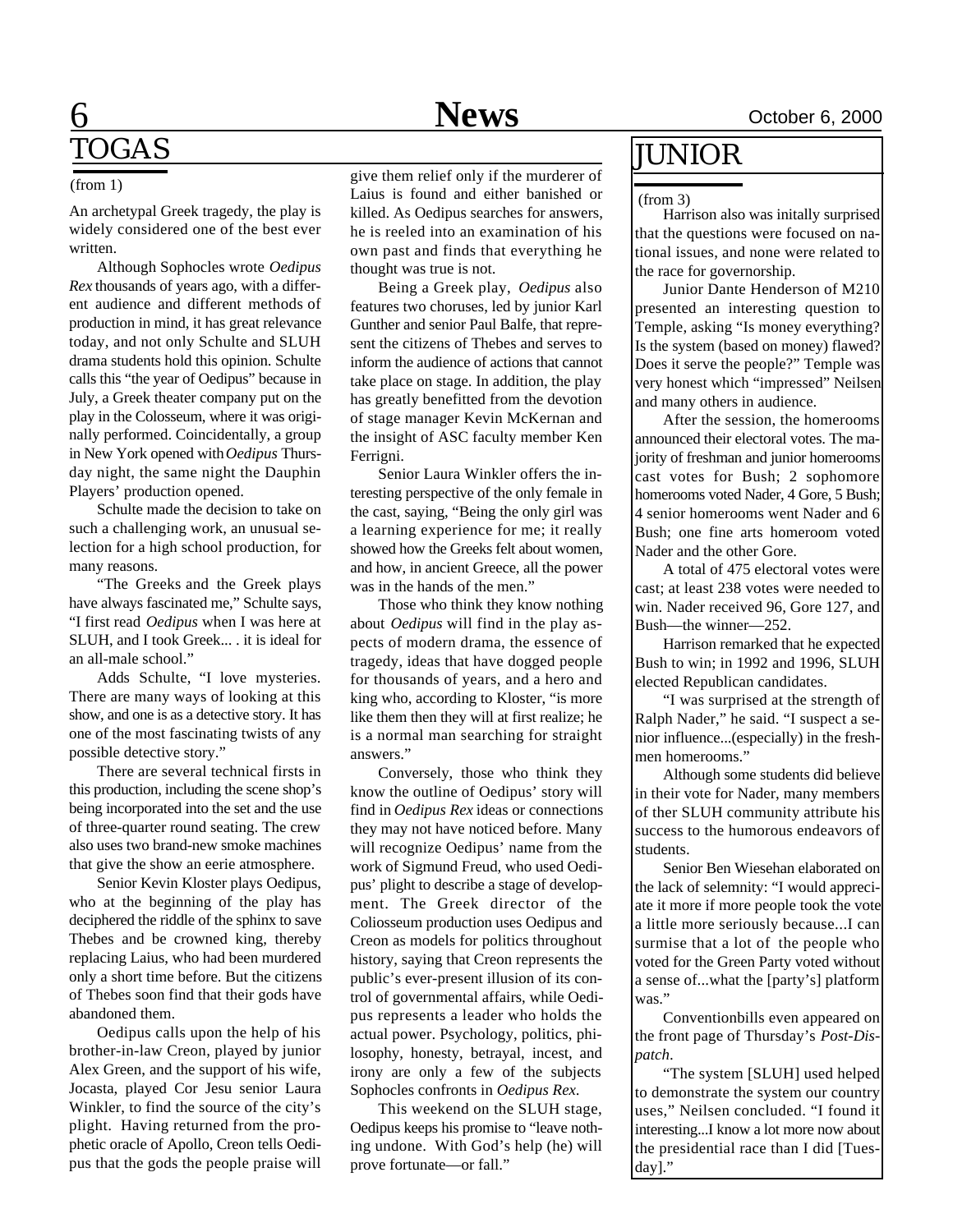# October 6, 2000 **Feature Feature** 7 Theater Tech: Falling rainbows, giant tricycles, and other theater misadventures

#### **Justin Austermann Features Editor**

Editor's note: *I am humbled by the vast array of stories that I am faced with in trying to compile a story about SLUH's stage crew. Luckily, many of said stories proved unfit to print, making it much easier to find a starting point.*

Final dress rehearsal. The curtain opens, the lights go up, and the show runs without a hitch. At the climax, an immense rainbow arcs across the stage, the lead proclaims, "And the rainbow covered the land of Og." St. Louis U. High's 1989 production of *Finian's Rainbow* is ready to open.

Opening night. The curtain opens, the lights go up, and the show runs without a hitch. At the climax, an immense rainbow arcs halfway across the stage... then the cord breaks, and the rainbow's wooden frames whip backwards with a clatter. Correctly assuming the show must continue with or without its title set piece, the lead says, "Well, looks like Finian couldn't quite get it up tonight."

Despite such unexpected antics, SLUH has boasted one of the finest theater programs in the area for many years. Its success has depended on the talent of its student performers, the freely-given wisdom of theater director Joseph Schulte, and the blood (occasionally), sweat (often), and tears (rarely) of the low-profile stage crew.

 A revolution of sorts began in the late 1980s, when every set was designed and built by a group of particularly dedicated students. Then, as now, the laws of physics thwarted the efforts of the valiant techies. Too little time, too much gravity—such problems had to be overcome in order to create successful shows. After locking up following rehearsal, a strange ritual occured. The techies who had driven off with Schulte only minutes earlier returned to the building, where one member had waited, holding open the locked door. Working well into the night, they thus conquered the physics of time, but not their physics homework.

Not only did the crew build and paint the set and run lighting and sound, they



A rainbow rises behind the TechyBill

also handled publicity. Today, we take posters for granted, but until the early 1990s, every single poster advertising a show was silkscreened by hand. Rows of posters were lined up on the floors of the corridors, and each color had to be done separately. For many years after, the maintenance staff wondered why they kept finding stenciled silkscreens from past productions on the backs of floor mats and ceiling tiles.

More entertaining publicity developed from a favorite stage crew past-time: speeding through the corridors on an oversized tricycle. A clever techie decided that their joy-rides could be used to advertise shows—a sort of mutant belly-brigade. Said current theater technical director Tom Dunsworth, '89, "It may or may not have increased ticket sales, but it was certainly funny."

Though their unusual behavior may leave you questioning their sanity, Martin Hagan, S.J. describes past crew members as "a bunch of geniuses." Why then, you may wonder, was a group of such hardworking geniuses plagued by production mishaps? Obviously, it was all someone else's fault:

When an actor is knocked unconscious during a scene change by scenery being lowered from the ceiling, it is his

own fault. (The techies call this notuncommon occurence a "fly-kill," and actually kept a record of the kills for each show by stenciling symbols onto the wall of the old auditorium.)

When an actor finds peppermint schnapps in his prop glasses during a performance, it is because the crew set up for the show too soon; the fake stuff must have fermented.

And when the infamous rainbow broke, having been rigged with merely a phone cord, Dunsworth could hardly believe his eyes. He was heard to mumble, "It must have been structural, Schulte said so..."

The decision to construct a new theatre building signaled the end of that accident-laden era. Dunsworth returned to work at SLUH after college, working closely with Schulte and the architects in an attempt to "turn a pretty building into a functional theater."The larger shows and better tools available in the new theater have made the stage crew's job even more challenging, but one of the biggest challenges is getting underclassmen involved in the program.

 "Every year," says Dunsworth, "seniors show up and want to work on a show. When they see what it's all about, every one of them regrets having waited so long to get involved."

Skip ahead a few years from the era of fallen rainbows to the opening night of *Oedipus Rex*. Dim light filters through the hazy air, illuminating the marble palace of the king of Thebes. The flickering fire and eerie music set the tone of the show before a single line is spoken. Best of all, nothing falls apart—a testament to another successful production courtesy of the unseen stage crew.